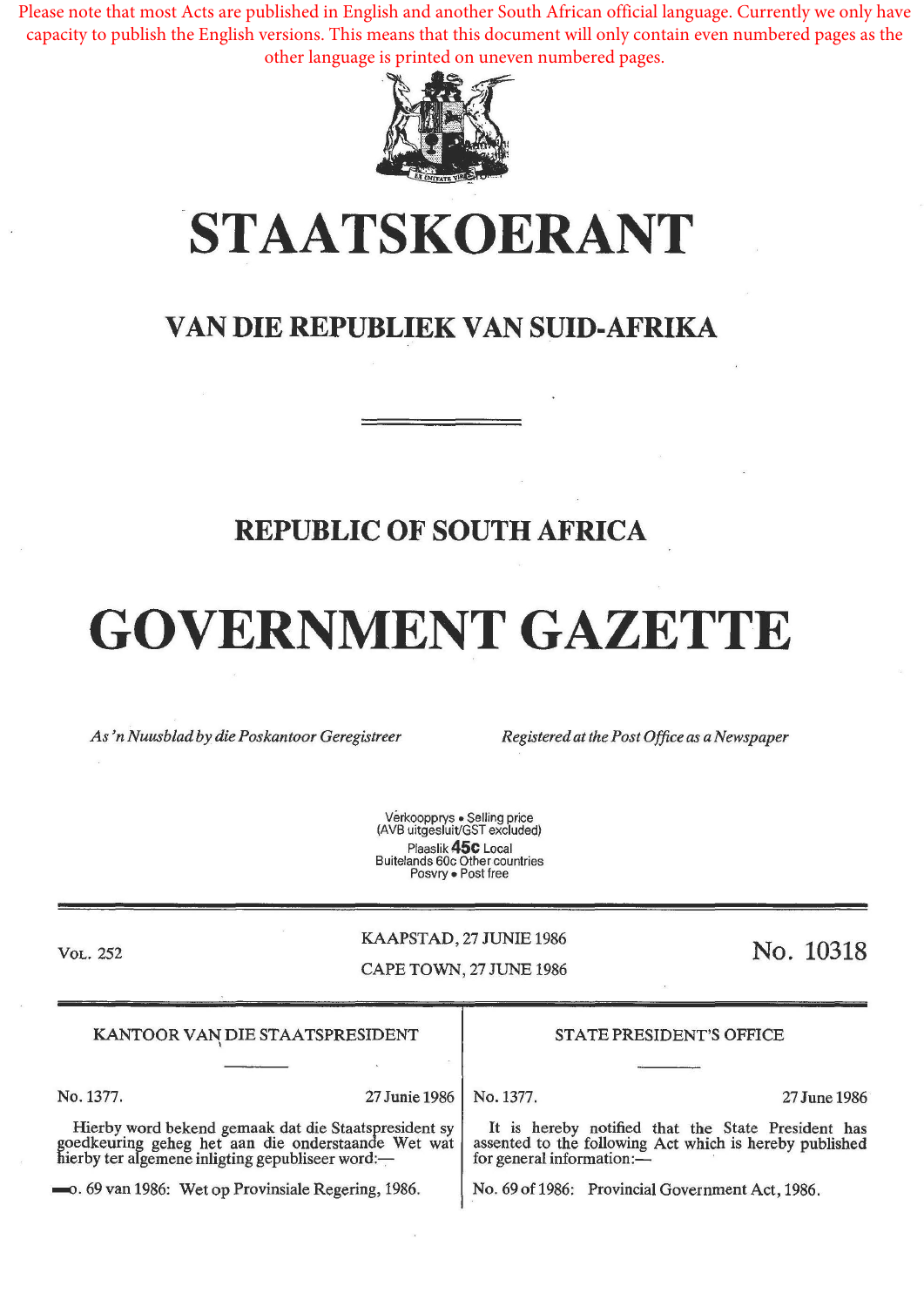#### GENERAL EXPLANATORY NOTE:

5

10

15

**1** Words in bold type in square brackets indicate omissions from existing enactments.

Words underlined with solid line indicate insertions in existing enactments.

## **ACT**

To provide for the dissolution of provincial councils and for the administration of provincial matters by administrators and the other members of executive committees appointed by the State President; and to provide for matters connected therewith.

> *(Afrikaans text signed by the State President.) (Assented to 24 June 1986.)*

RE IT ENACTED by the State President and the Parliament of the Republic of South Africa, as follows:-

1. In this Act, unless the context indicates otherwise-<br>Definitions.

- (i) "administrator" means the person appointed as administrator under section 7 (1)  $(a)$ , acting in consultation with the other members of the executive committee of which he is a member; (i)
- (ii) "Constitution Act" means the Republic of South Africa Constitution Act, 1983 (Act No. 110 of 1983); (ii)
- (iii) "province" means a province mentioned in section 7 (1); (iii)
	- (iv) "self-governing territory" means an area declared under section 26 of the National States Constitution Act, 1971 (Act No. 21 of 1971), to be a self-governing territory within the Republic. (iv)

#### CHAPTER I

#### THE PROVINCES

2. At the commencement of this Act every provincial council Dissolution of established by the Provincial Government Act, 1961 (Act No. 32 provincial councils. 20 of 1961), shall cease to exist, and every person who immediately prior to that commencement was a member of any such council

shall cease to be such a member.

3. Any person who immediately prior to the commencement Vacation of office by of this Act occupies the office of administrator or member of the 25 executive committee of a province, shall vacate his office at that commencement, unless an administrator and executive committee have then not yet been appointed in terms of section 7, in which event such person shall retain his office and he shall be deemed to have been appointed in terms of the said section until 30 such time as such appointment is made.

- 4. Any ordinance--
- *(a)* made by a provincial council and in force in the province concerned immediately prior to the commencement of this Act; or

administrators and members of executive

committees.

Continuation of ordinances.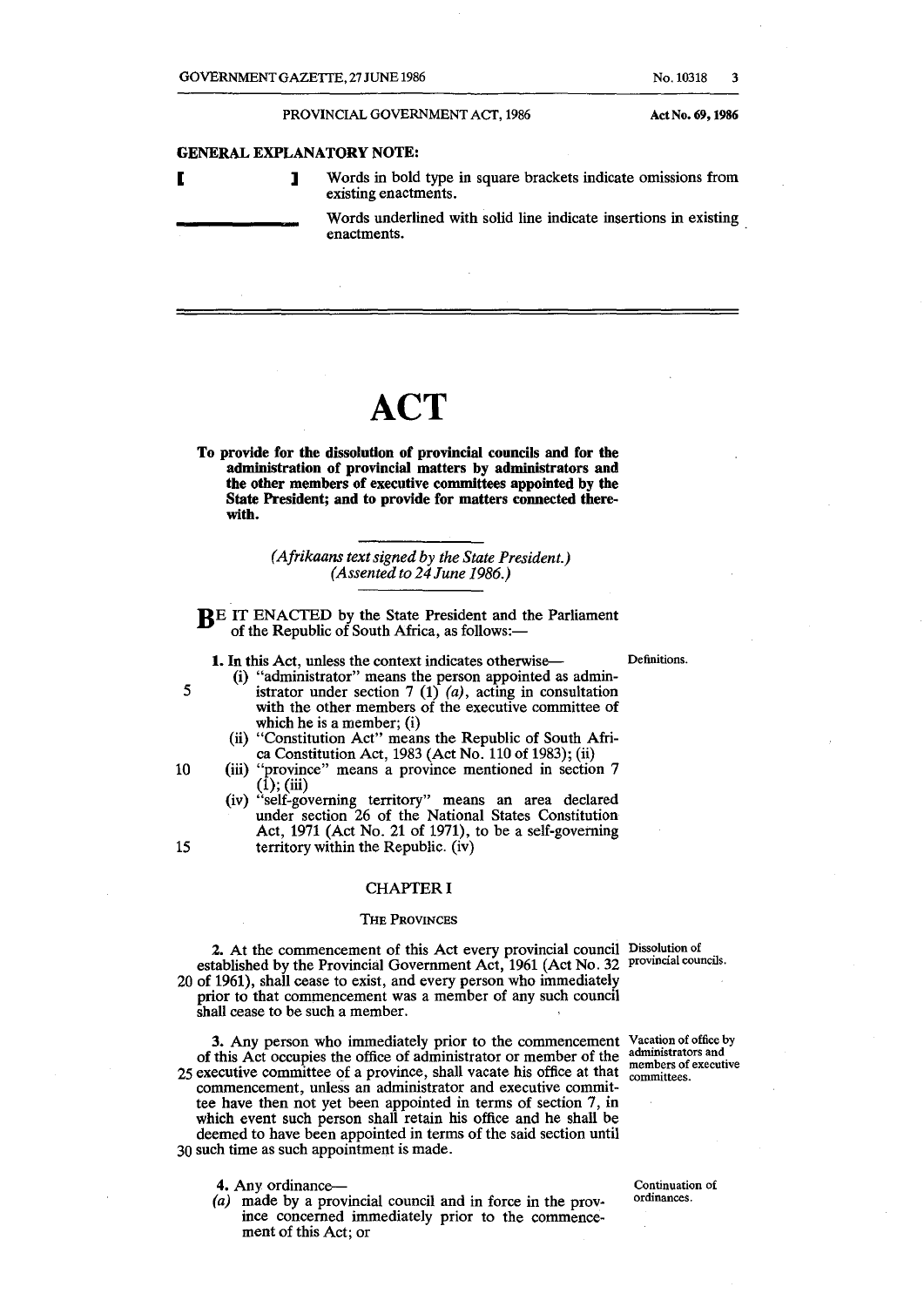(b) mentioned in section 21 (2) and published after such commencement,

and any proclamation, notice, regulation or rule in force thereunder shall as from such commencement and publication remain 5 in force in and for the relevant province.

5. (1) The provinces of the Republic as they existed immedi-**Continuation and**  ately prior to the commencement of this Act shall remain in declaration of existence: Provided that the State President may, after consultation with the administrator or administrators concerned, for the 10 purposes of this Act, by proclamation in the *Gazette-*

- (a) declare such portion of a province as he may determine, to be a new province;
- (b) divide any province into two or more new provinces, and determine the borders of every such new province;
- 15 (c) combine any two or more provinces into one; *(d)* include in any province any other territory or include
	- any portion of a province in any other province;
	- (e) allocate a name and seat to every such province or change the name and seat thereof; and
- 20 *(f)* provide for transitional arrangements with regard to the disposal of any asset, liability, right or obligation and the legal force of provincial legislation in the new province.

(2) The State President shall, when acting in terms of subsec-25 tion (1), take into account-

- $(a)$  existing provincial and administrative boundaries;
- (b) the community of interests between the inhabitants of the areas concerned;
- (c) the natural and geographical features of such areas;  $(d)$  the density and composition of the population in
- 30 *(d)* the density and composition of the population in such areas;
	- *(e)* the size of such areas;<br>*(f)* cost-effectiveness and
	- cost-effectiveness and efficiency in the rendering of services in such areas; and
- 35 (g) the socio-economic development potential of such areas.

(3) Before the State President issues a proclamation under subsection (1) he shall cause to be published in the *Gazette* a draft of the proposed proclamation together with a notice calling

- 40 upon all interested persons to lodge any objections and representations in writing within a period of 21 days from the date of publication of the notice with the Secretary to Parliament for submission to a standing committee of Parliament contemplated in section 64 of the Constitution Act.
- 45 (4) A proclamation contemplated in subsection (1) shall be issued only on the advice of the standing committee contemplated in subsection (3).

6. Subject to the provisions of section 5, the seats of provincial **Seats of provincial**  governments shall be-

**government.** 

50 For the Cape of Good Hope . . . . . . . . . . . . . . . . . Cape Town For Natal . . . . . . . . . . . . . . . . . . . . . . . . . . . . Pietermaritzburg For the Orange Free State . . . . . . . . . . . . . . . Bloemfontein For the Transvaal . . . . . . . . . . . . . . . . . . . . . . . . . . . . Pretoria.

#### CHAPTER II

55

### ADMINISTRATORS AND EXECUTIVE COMMITTEES

- 7. (1) In respect of every province of the Republic-
	- $(a)$  as it existed immediately prior to the commencement of this Act; and

Appointment of ad**ministrators and executive committees.** 

Act No. 69, 1986

**provinces.**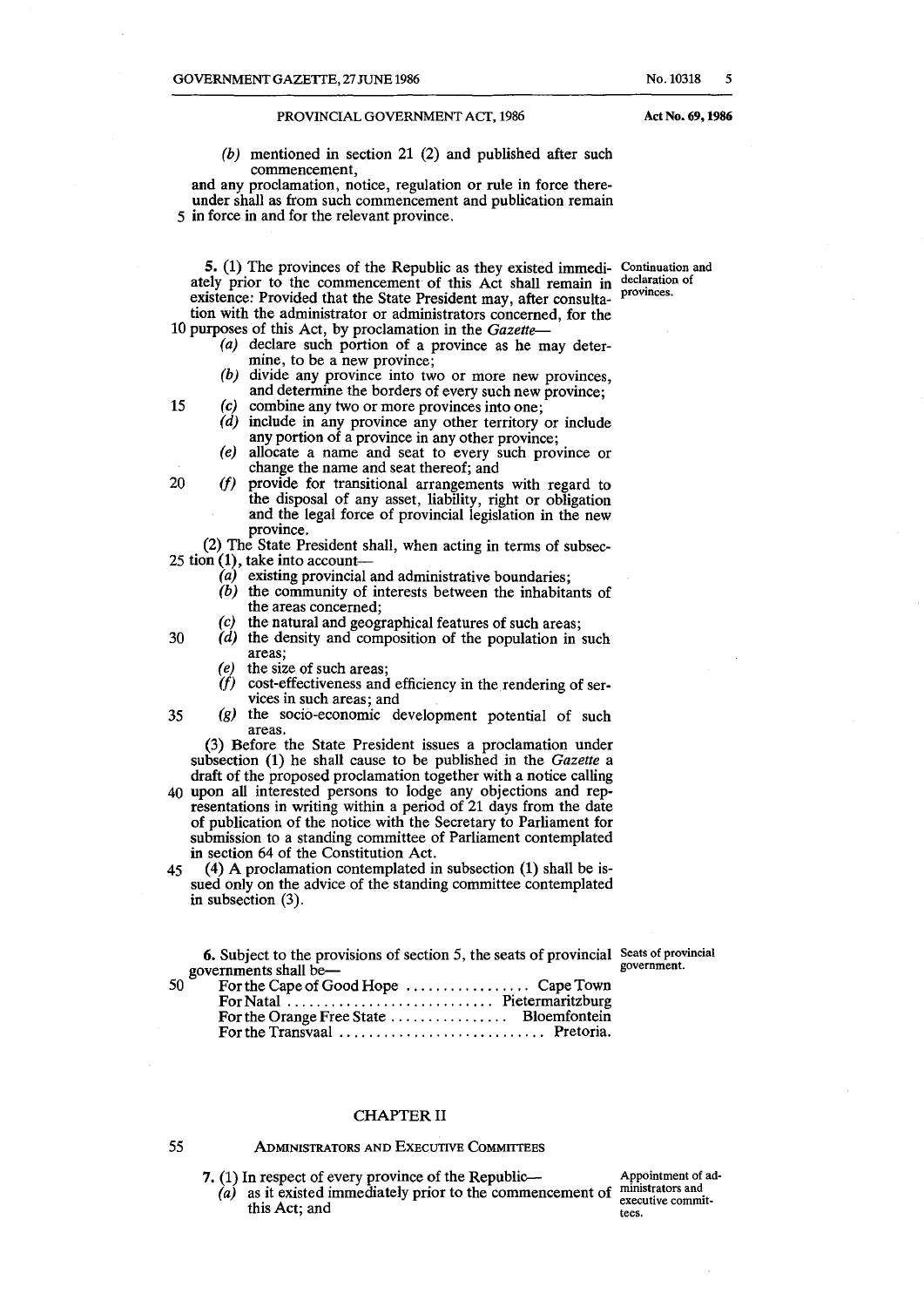(b) which comes into existence after that commencement by virtue of the provisions of section 5,

the State President shall appoint-

- (i) an administrator of the province; and
- 5 (ii) such number of other persons as he may determine from time to time, who together with and under the chairmanship of the said administrator shall constitute an executive committee for the province.
- (2) All executive acts relating to the affairs of every such prov-10 ince shall be performed in the name of the administrator of the province, who shall together with the. other members of the executive committee of the province constitute the executive authority of the province and carry on the administration of provincial affairs relating to the province.
- 15 (3) In the appointment of the administrator and the other members of an executive committee for a province, the State President shall as far as practicable give preference to persons resident in such province.
- 8. (1) The State President may from time to time appoint from Appointment of act-20 among the members of the executive committee of a province an acting administrator to exercise and to perform the powers and duties of the administrator of the province whenever he is for
- any reason unable to do so or while the office of administrator is vacant.
- 25 (2) The State President may appoint any such acting administrator with retrospective effect.

9. (1) The administrator and every other member of the Oath by adminisexecutive committee of a province shall before assuming his official duties make and subscribe before the judge-president or 30 any other judge of the division of the Supreme Court within the area of jurisdiction of which the seat of the provincial governtrator and other **members of executive committee.** 

ment concerned is situate, an oath in the following form:

I, A.B., do hereby swear to be faithful to the Republic of South Africa, and undertake before God to abide by this al-35 legiance; to hold my office as administrator/member of the executive committee of the province C.D. with honour and dignity; to respect and uphold the Constitution and all other law of the Republic; to be a true and faithful counsellor; not

- to divulge directly or indirectly any matters brought before 40 the executive committee or entrusted to me to keep secret; and to perform the duties of my office conscientiously and to the best of my ability.
	- So help me God.

(2) The said administrator and other members of the execu-45 tive committee may in lieu of the oath mentioned in subsection (1), make and subscribe a solemn affirmation in corresponding form.

10. (1) The salary and allowances (if any) of any administra-Salaries and allow- **ances of adminis**tor, acting administrator and member of an executive committee 50 of any province shall be fixed by the State President.

(2) There shall be no differentiation as regards such salaries and allowances in respect of the various administrators, acting administrators and members of the executive committees of the different provinces.

- 55 **11.** (1) An administrator and the members of an executive Tenure of office of committee of a province shall hold office during the State Presi- administrator and **property** committee of a province shall hold office during the State Presi**committee** of a province shall hold office during the state 110st members of executive dent's pleasure, but not for longer than five years, and shall be committee. eligible for reappointment.
- (2) Any casual vacancy arising in the executive committee of a 60 province shall be filled by the appointment by the State President, in accordance with subsection (1), of a person to hold office.

12. An administrator may make rules regulating the proceed- Regulation of proceedings. ings of the executive committee of a province.

**trators and members**  of executive commit**tees.** 

ing administrator.

Act No. 69, 1986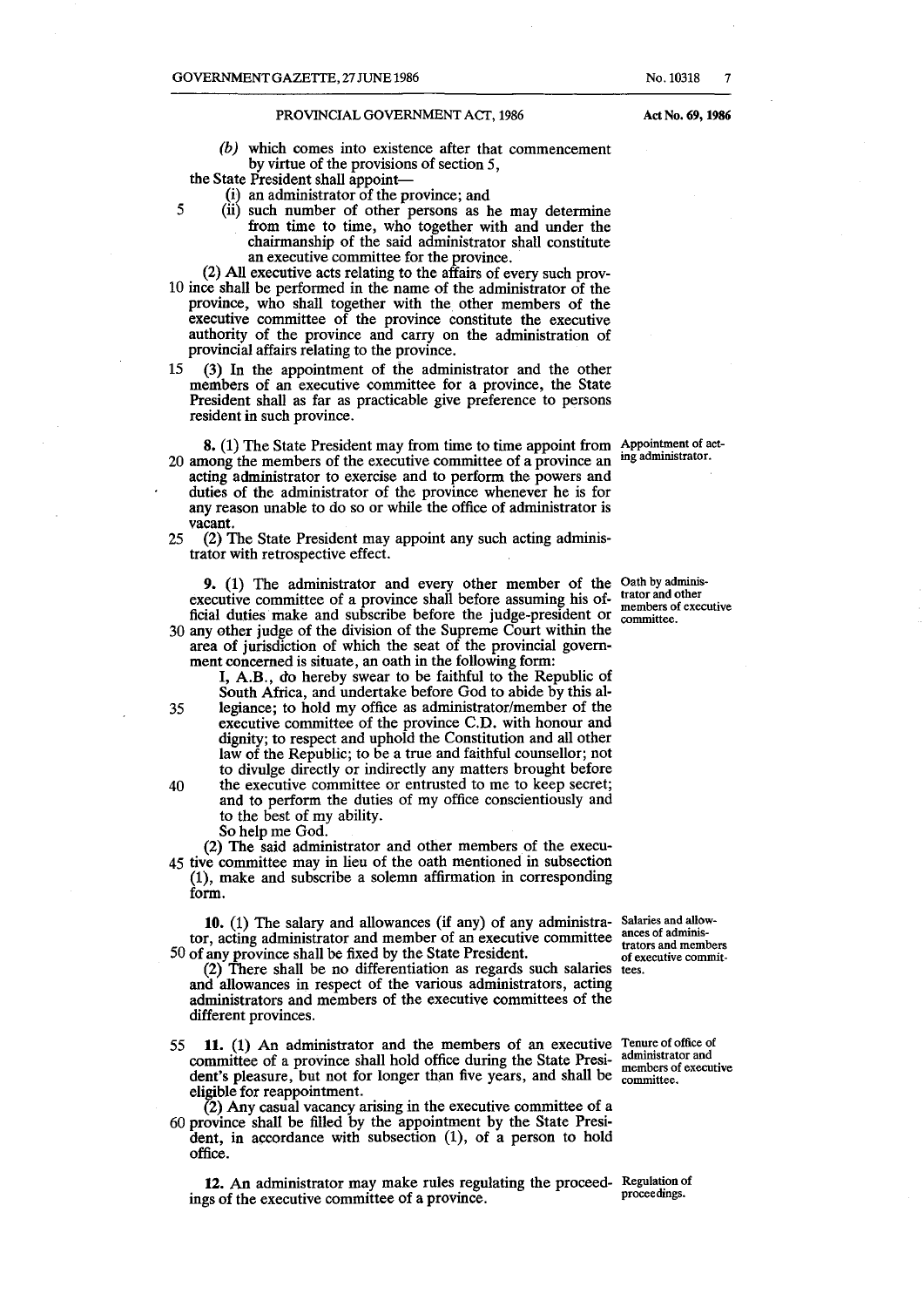13. All decisions of an executive committee shall be taken by Decisions of execu-<br>a administrator concerned the administrator concerned.

14. (1) The administrator of a province shall attend to provin-**Powers and duties of**  cial matters, including such matters-

- 5 *(a)* as have been or are assigned to the provincial council concerned or the executive committee of the province by or under any Act of Parliament; or
- *(b)* as are declared by the State President by proclamation in the *Gazette* to be of a provincial nature or of a re-10 gional, local or private nature in the province.

(2) The administrator of a province. may-

 $(a)$  subject to the provisions of section 16, by proclamation

- in the *Official Gazette* concerned-
- (i) amend, repeal or substitute any provision of an or-15 dinance of the province;
- (ii) regulate any matters mentioned in subsection (1), Provided that such a proclamation shall only be issued after it has been approved by a joint committee of Parliament contemplated in section 64 of the Constitution 20 Act;
	- (b) perform any functions on behalf of any department of State;
- (c) recommend to a competent authority the passing of any law which in his opinion is essential or desirable for the 25 province.

(3) In regard to all matters in respect of which the executive committee of a province has no powers, the administrator shall act on behalf of the State President when required to do so, and in connection with such matters the administrator may act with-

30 out reference to the other members of the executive committee. (4) Where any law empowers an administrator or an administrator acting in consultation with the other members of the executive committee concerned to determine any rate, scale, tariff, fee or charge for the purposes of any revenue accruing to, or

35 expenditure from, a provincial revenue fund, such determination shall as from 1 April 1987 be made by the administrator acting in consultation with the Minister of Finance, irrespective of the provisions of any law purporting to exempt the administrator from such requirement regarding consultation with the Minister 40 of Finance.

15. (1) The State President may assign the administration of Assignment of funcany provision in any law which entrusts to a Minister referred to in section 20 (b) or *(c)* of the Constitution Act any power, duty or function, to the administrator of any province-

- 45 (a) either specifically or by way of a general assignment of the administration of any law or of all laws entrusting powers, duties or functions to the said Minister; and
- (b) either generally or in so far as such provision, law or laws relate to any matter mentioned in such assign-SO ment; and
	- (c) subject to such amendments, adaptations and modifications as the State President may deem fit.

(2) The administrator of a province may in writing authorize--

- (a) any member or members of the executive committee of 55 that province;<br>(b) any member  $\alpha$ 
	- any member or members of such executive committee and the provincial secretary of that province jointly;
	- $(c)$  the said provincial secretary;
- $(d)$  any person in the service of the provincial administra-60 tion concerned,

to exercise or perform in general or in a particular case or in cases of a particular nature, any power, duty or function conferred or imposed on the administrator by or in terms of this Act

administrator and **executive committee.** 

**tions and delegation**  of powers.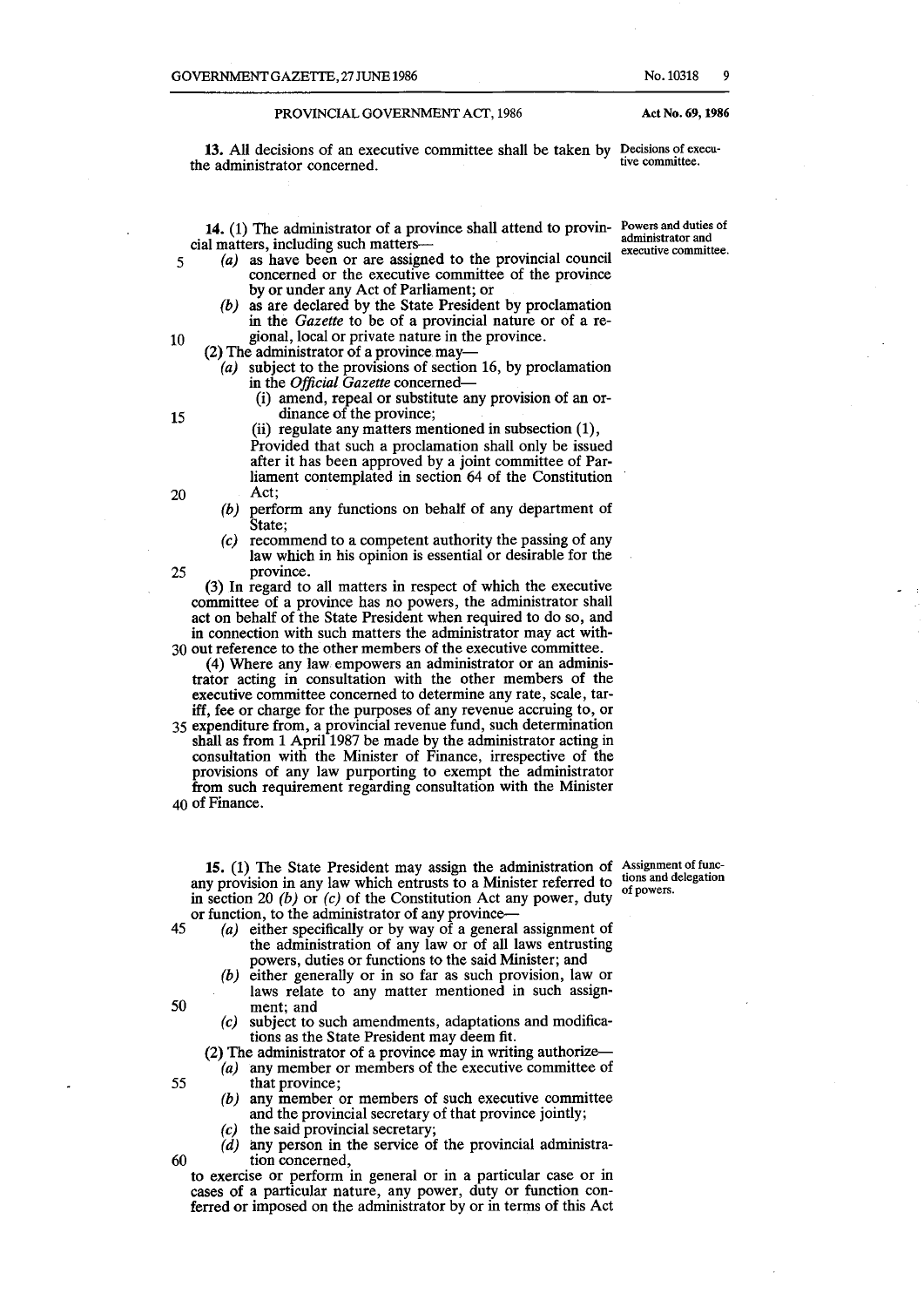#### PROVINCIAL GOVERNMENT ACT, 1986

or any other Act of Parliament, except the power to issue proclamations or make regulations.

(3) The said administrator may similarly authorize any institution or body contemplated in section 84  $(1)$  *(f)* of the Provincial

5 Government Act, 1961 (Act No. 32 of 1961), or approved by him, and any such institution or body so authorized may, with the approval of the administrator concerned, further so authorize any person in its employ.

**16.** The administrator of a province-- Consultation with

10  $(a)$  may, if he considers it essential or desirable; and (b) shall, before a proclamation referred to in section 14

(2) *(a)* is issued, cause to be published in a newspaper, in order to obtain the

views of interested persons regarding any matter within the 15 meaning of the said section, a notice-

- (i) specifying particulars of the matter concerned, or stating the place where and the period within which such particulars will be available for inspection; and
- (ii) stating that comment relating to the said matter may be 20 lodged with the provincial secretary concerned before a date stated in the notice, which shall be not less than 28 days after the date on which the notice is so published.

#### CHAPTER III

#### ARRANGEMENTS FOR CO-OPERATION

- 25 **17.** (1) The State President may on the recommendation in **Provision for**  writing of an administrator and the Chief Minister of a self-gov- certain joint erning territory (or the Chief Ministers of two or more self-governing territories) provide by proclamation in the *Gazette* for the joint or co-ordinated exercise of powers and performance of
- 30 functions by the provincial executive authority concerned and the government or governments of the self-governing territory or territories concerned.

(2) The State President shall or may in the proclamation contemplated in subsection (1) regulate anything which in terms of

35 any Act of Parliament that provides for the regulation of joint executive action by a provincial executive authority and the government of a self-governing territory shall or may be regulated.

**18.** The administrator of a province may, with the approval of **Performance of**  the State President and after agreement or arrangement with-

- 40 (a) the government of a foreign state;
	- $(b)$  the administrator of any other province; or
- (c) the government of a territory in the Republic for which a legislative assembly has been established under the National States Constitution Act, 1971 (Act No. 21 of 45 1971),

in accordance with the said agreement or arrangement, perform in the relevant state, province or territory, as the case may be, any function which he may perform in his province, and for the purpose of the performance of such function that state, province 50 or territory shall be deemed to constitute part of his province.

#### CHAPTER IV

#### **GENERAL**

**19.** Unless it would in any particular case obviously be inap- Construction of propriate, having regard to the objects of this Act, as from the certain references. 55 commencement of this Act any reference in any law or elsewhere to-

**executive action.** 

**provincial functions**  outside pro· **vince.** 

Act No. 69, 1986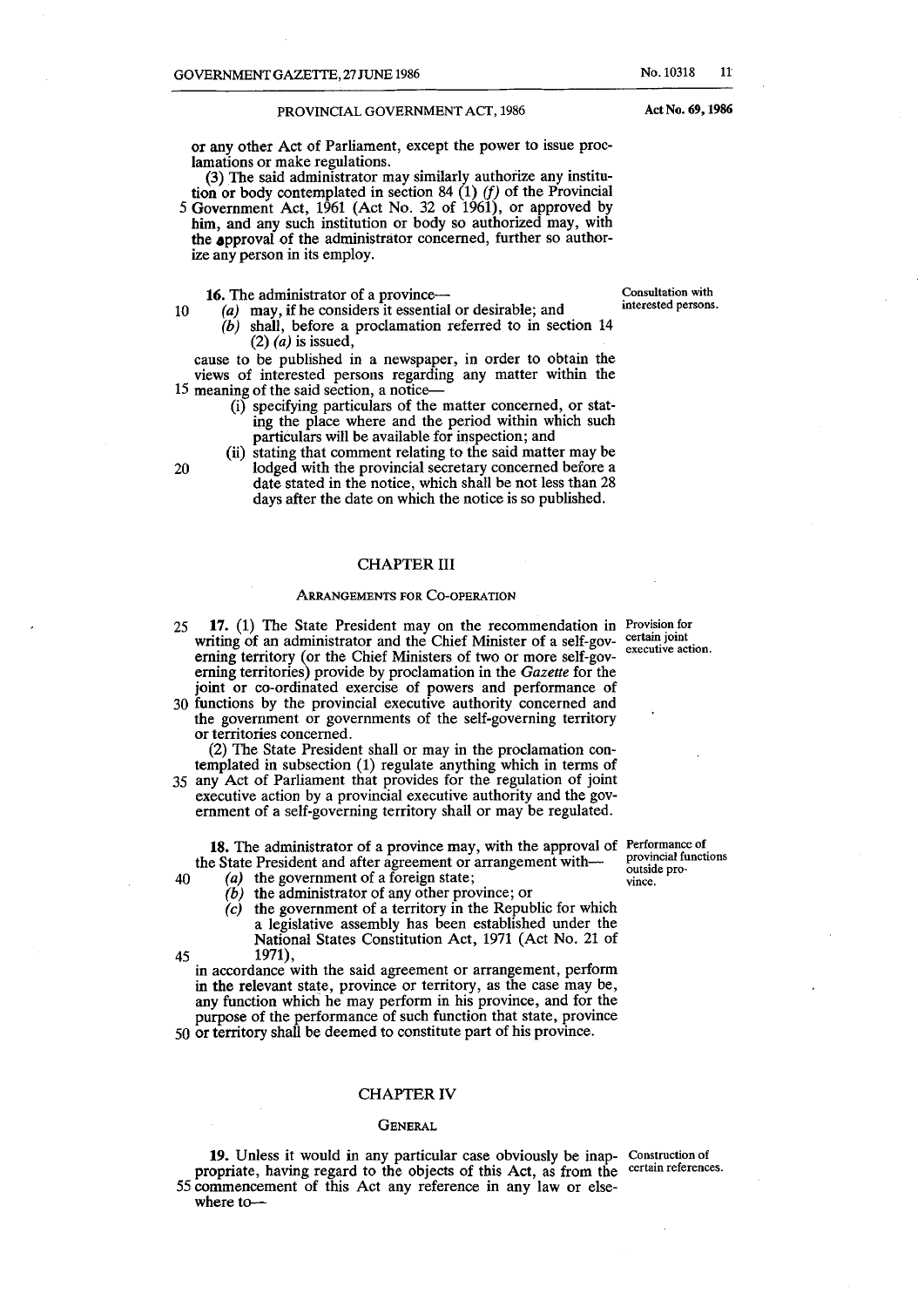- (a) the administrator of a province appointed in terms of the Provincial Government Act, 1961 (Act No. 32 of 1961), shall be construed as a reference to an administrator appointed in terms of section 7 of this Act;
- *(b)*  the executive committee of a province or its members, within the meaning of the Provincial Government Act, 1961, shall be construed as a reference to an executive committee or its members appointed in terms of section 7 of this Act;
- $(c)$  the provincial auditor, or the auditor of local government, shall be construed as a reference to the Auditor-General as defined in section 1 of the Exchequer and Audit Act, 1975 (Act No. 66 of 1975);
	- *(d)* a provincial council, in relation to--
		- (i) any matter in respect of which an administrator may issue a proclamation under section 14 (2), shall be construed as a reference to the administrator of the province concerned; and
		- (ii) any other matter, shall be construed as a reference to Parliament;
	- *(e)* a provincial revenue fund, shall be construed as a reference to the appropriate account contemplated in section 82 (1) *(c)* of the Constitution Act.
	- $20.$  (1) Any person who-
- 25 (a) became a member of a provincial council by reason of his having been elected at any election of members of provincial councils held prior to or on 31 July 1982;
	- (b) remained such a member until the day immediately preceding the commencement of this Act; and
- $30$  (c) subject to the provisions of subsection (4) on the day contemplated in paragraph  $(b)$  has insufficient pensionable service, as defined in any ordinance, to entitle him to the payment of pension benefits in terms of such ordinance,
- 35 may, within a period of 90 days after such commencement by written notice to the administrator of the province in which his electoral division is situated, elect to be deemed to have eight years' pensionable service, as so defined, and shall thereafter be entitled to pension benefits calculated in terms of such ordinance
- 40 in respect of a period of pensionable service of eight years. (2) There shall, in respect of the period deemed to form part of the pensionable service of the member by virtue of subsection (1), be paid by the relevant member to the relevant provincial revenue fund an amount calculated at 10 per cent of his pension-
- 45 able salary immediately prior to the commencement of this Act, multiplied by the number of years and portion of a year which are so deemed to be pensionable service.

(3) Any provision in any law which provides for the payment of a pension or other benefit to the widow of a member of a 50 provincial council shall apply *mutatis mutandis* to the payment of

a pension or other benefit to the widower of a member of a provincial council.

(4) Any period of service which a member of a provincial council has completed as a member of Parliament and in respect

55 of which he has received no Parliamentary pension, may be recognized for the purpose of determining his pension benefits as a member of the provincial council, provided he requests in writing the administrator of the province in which his provincial electoral division is situated, within 90 days after the commence-60 ment of this Act, that such period be so recognized.

(5) There shall, in respect of the period recognized in terms of subsection (4) as pensionable service of the member, be paid by the relevant member to the relevant provincial revenue fund, an amount calculated at 10 per cent of his pensionable salary im-65 mediately prior to the commencement of this Act, multiplied by

Election by **members of provincial councils in respect**  of pensionable **service, and**  related matters.

Act No. 69, 1986

20

5

10

15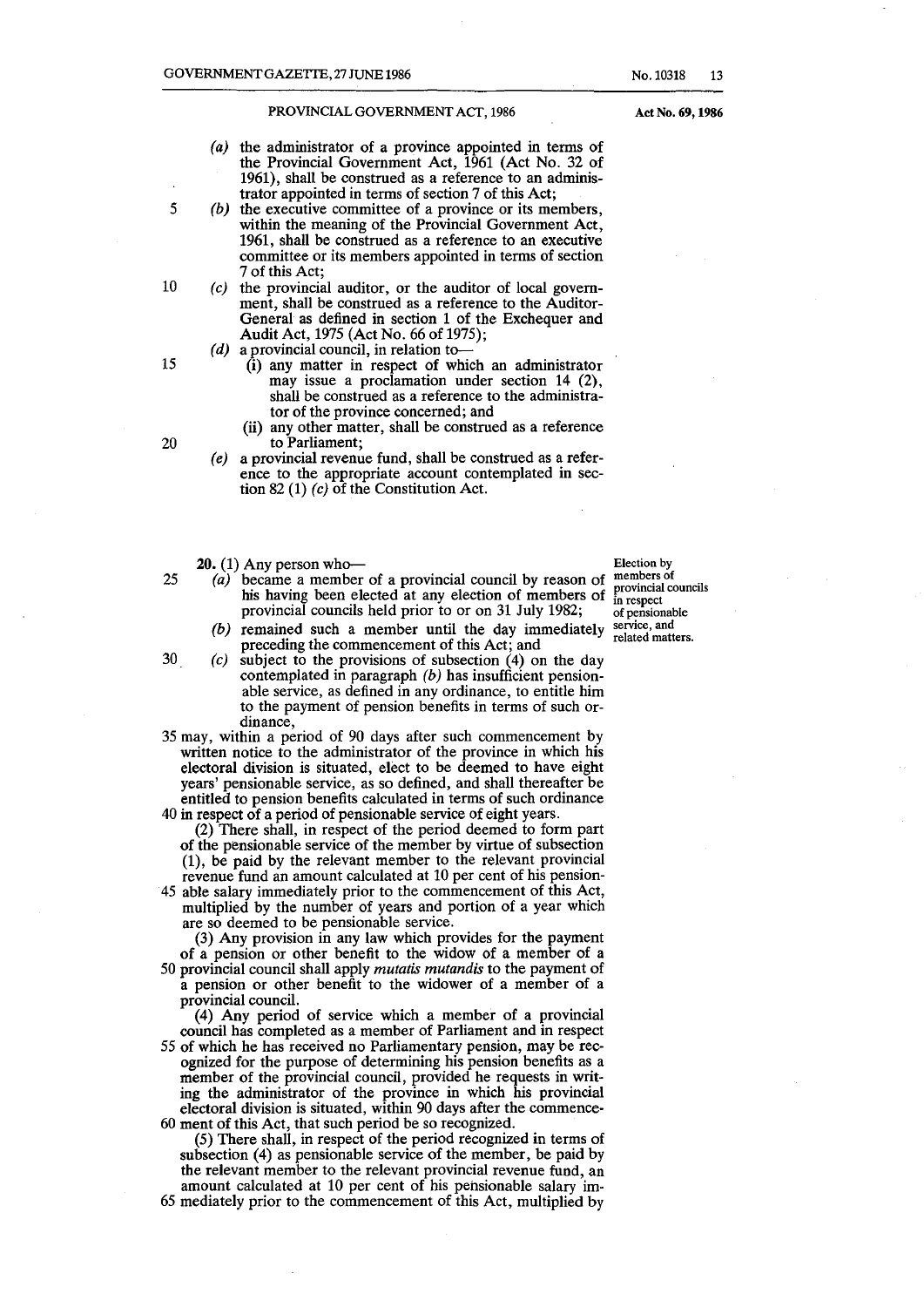No.10318 15

Act No. 69, 1986

the number of years and portion of a year which are so recognized as pensionable service.

(6) The provisions of subsections (3) and (4) shall be deemed to have come into operation on 1 July 1984.

5 21. (1) The duration of the provincial councils shall be Transitional deemed to have been extended to  $30$  June 1986.

(2) Any ordinance which was passed by a provincial council prior to the commencement of this Act but which at such commencement has not yet been dealt with in terms of sections 89

10 and 90 of the Provincial Government Act, 1961 (Act No. 32 of 1961), may, notwithstanding the repeal of those sections by this Act, be dealt with in terms of those sections after that commencement as if this Act had not been passed.

- (3) *(a)* The assets, rights, debts or liabilities of the provincial 15 revenue funds contemplated in section 88 of the Provincial Government Act, 1961, shall as from 1 April 1987 be vested in the Accounts for Provincial Services as contemplated in section 2 (1)  $(c)$  of the Exchequer and Audit Act, 1975 (Act No. 66 of 1975): Provided 20 that, if any moneys are to be set aside or earmarked for particular purposes or are by law to be transferred to a specific account, such moneys shall be utilized only for such purposes or be transferred only to such account, as the case may be.
- 25 (b) Any adjustment in favour of or as a charge against a provincial revenue fund after 1 April 1987, shall be deemed to be an adjustment for the appropriate Account for Provincial Services as contemplated in section 2 (1) (c) of the Exchequer and Audit Act, 1975.
- 30 (c) Notwithstanding the provisions of section 5 (3) of the Provincial Finance and Audit Act, 1972 (Act No. 18 of 1972), the Minister of Finance may, in a form deter· mined by him, submit to Parliament an additional esti' mate of expenditure for the 1986/87 financial year, 35 which shall be defrayed from the provincial revenue funds of the provinces of the Cape of Good Hope, the Transvaal, the Orange Free State and Natal.
- (d) Notwithstanding the provisions of section 22 of this Act, the Minister of Finance may, in a form determin-40 ed by him, for the purpose of section 4 (1) of the Exchequer and Audit Act, 1975, as amended by the Schedule to this Act, submit to Parliament a Part Appropriation Bill in which the appropriation of certain amounts of money to the Accounts for Provincial Ser-45 vices is proposed.
- (4)  $(a)$  The administrator of a province shall, subject to the provisions of this subsection but notwithstanding the provisions of any other law, transfer and appoint any person in the service of the provincial administration of 50 the province in terms of an ordinance, to the Public Service, as from a date determined by him on the recommendation of the Commission for Administration.
- (b) Such persons shall be transferred and appointed on the conditions applicable to the employment of officers and 55 employees in the Public Service, unless the Commission for Administration, notwithstanding the provisions of any other law, recommends otherwise: Provided that-
- (i) no person shall, as a result of the abolition of the 60 provincial service, be discharged or pensioned, or acquire a right to early retirement;
	- (ii) no person's salary or salary scale shall be reduced when he is so transferred and appointed;
- (iii) accrued leave to the credit of a person concerned 65 shall be credited to him in the Public Service;

- 
- 
- 
- 
- 
- 
- 
- 
- 
- 
- 
- 
- 
- 
- 
- 
- 
- 
- 
- 
- 
- 
- 
-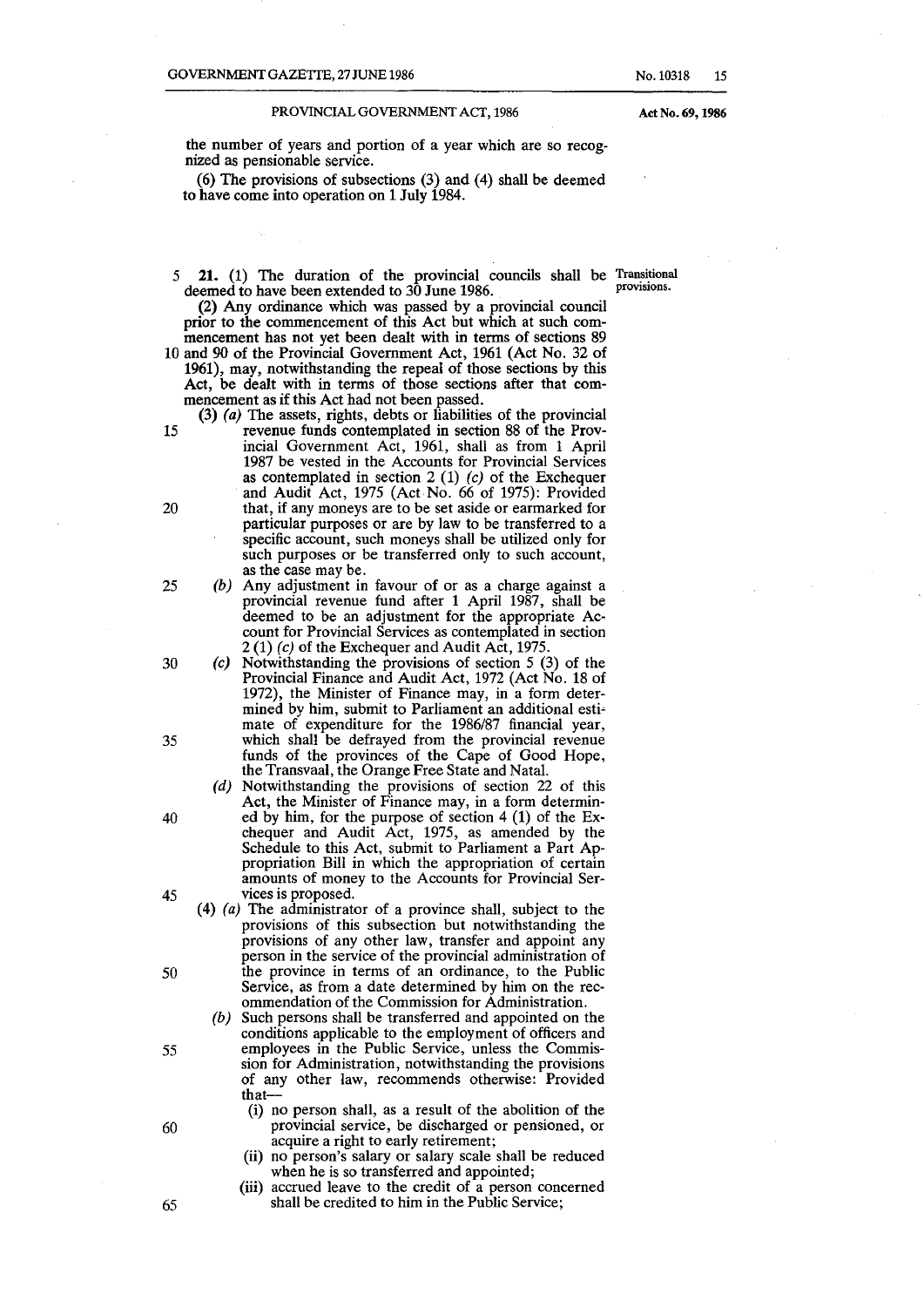- (iv) service rendered by him as a person in the provincial service shall be deemed to be service rendered by him as an officer or employee in the Public Service;
- (v) no person shall be accorded a less favourable pensionable age as a result of his relevant transfer to and appointment in the Public Service;
- (vi) any disciplinary steps instituted or contemplated against such person in terms of the provisions of an ordinance or the regulations made thereunder, in respect of misconduct allegedly committed by such person before the date of his transfer to and appointment in the Public Service, shall be concluded in terms of the provisions of the Public Service Act, 1957 (Act  $\overline{N}$ o. 54 of 1957), as if the person concerned was at the time of the alleged commission of the misconduct an officer or employee in the Public Service.
- (c) Any person employed in provincial service in terms of an ordinance the administration of which has been assigned in terms of section 98 (3) of the Constitution Act to a Minister, may be transferred and appointed by that Minister-
	- (i) on the recommendation of the Commission for Administration, to and in the Public Service; or
	- (ii) in terms of the provisions of any other law which provides for the appointment of persons in the service of the State,

and the provisions of paragraphs  $(a)$  and  $(b)$  shall apply *mutatis mutandis* to such person.

•

- 22. (1) The laws mentioned in-<br>(a) Port 1 of the Schedule to this Act are hereby amended, peal of laws.  $(a)$  Part 1 of the Schedule to this Act are hereby amended as set out in that Part: Provided that such amendment of section 82 of the Constitution Act and of Act No. 66 35 of 1975 shall come into operation on 1 April 1987;
- (b) Part 2 of that Schedule are hereby repealed to the extent indicated in the third column of that Part: Provided that such repeal of section 88 of Act No. 32 of 1961 and of Acts Nos. 18 of 1972 and 65 of 1976 shall 40 come into operation on 1 April 1987.

23. This Act shall be called the Provincial Government Act, Short title. 1986, and shall come into operation on 1 July 1986 .

10

5

15

20

25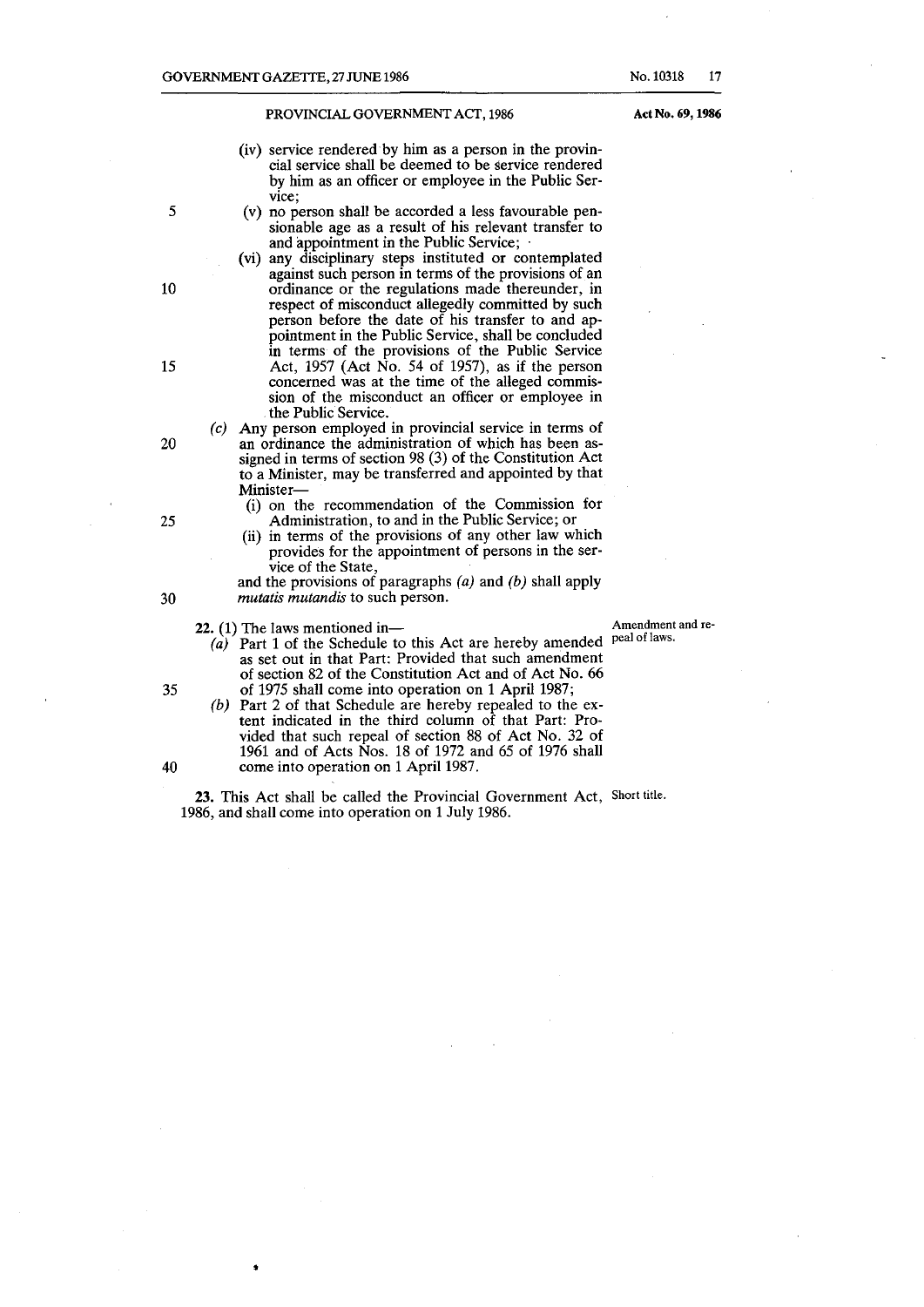#### Schedule

#### PART<sub>1</sub>

A. Amendment of provisions of the Republic of South Africa Constitution Act, 1983 (Act No. 110 of 1983), as follows:-

**1.** Amendment of section 55 by the substitution for paragraph  $(b)$  of subsection (2) of the following paragraph:<br>*"(b)* is appointed to the office of administrator of a province or of member of the executive committee of

a province, shall vacate his seat as a member of such House with effect from the date on which he assumes such office.".

2. Amendment of section 71 by the substitution for subparagraph  $(c)$  of subsection (3) of the following sub-paragraph:

 $\tilde{P}(c)$  if he becomes a member of a House or [of a provincial council] is appointed as administrator or member of an executive committee of a province in terms of the Provincial Government Act, 1986;

3. Amendment of section 82-

- 
- (a) by the substitution for subsection (1) of the following subsection: "(1) In respect of the State Revenue Fund there shall be-
	- (a) a State Revenue Account, which shall, subject to the provisions of **[paragraph]** paragraphs (b) and  $(c)$  and subsection  $(2)$ , be credited with all revenues and from which shall be defrayed all expenditure and be paid any amounts with which it is charged in terms of this Act or any other law:
- 
- (b) by the addition to subsection (1) of the following paragraph:<br>"(c) the accounts in connection with the administration of a provincial matter which may be prescribed by any general law and which shall be credited with all revenues accruing to them in terms of this Act or any other law and from which shall be defrayed all expenditure and be paid any amounts with which they are charged in terms of this Act or any other law."; and
- (c) by the addition of the following subsection:

"(3 Where a law provides that any revenue mentioned therein shall be paid into a provincial revenue fund or that expenditure so mentioned shall be defrayed from such fund, such revenue shall be paid into and such expenditure shall be defrayed from the appropriate account contemplated in subsection  $(1)$   $(c)$ .".

4. Amendment of section 98 by the substitution in subsection (2) for the words "ordinance of a province" of the words "Act of Parliament".

B. Amendment of the Interpretation Act, 1957 (Act No. 33 of 1957)-

- (a) by the substitution in section 2 for the definition of "Administrator" of the following definition:
	- 'administrator', with reference to a province, means the person appointed as administrator in terms of section 7 of the Provincial Government Act, 1986, acting in consultation with the other members of the executive committee of which he is a member;"; and
- (b) by the substitution for section 17 of the following section:

"List of certain proclamations and notices to be laid before Par. liament. 17. When the State President, [or] a Minister or the administrator of a province is by any law authorized to make rules or regulations for any purpose in such law stated, or when an administrator acts in terms of section 14 (2) (a) of the Provincial Government Act,  $\overline{1986}$ , notwithstanding the provisions of any law to the contrary, a list of the proclamations, [or] government notices and provincial notices under which such rules, [or] regulations or action were published in the *Ga*zette during the period covered in the list, stating in each case the number, date and title of the proclamation, [or] government notice or provincial notice and the number and date of the *Ga*zette in which it was published, shall be laid upon the Table in the [Senate or in the House of Assembly] House concerned or in Parliament, as the case may be, within fourteen days after the publication of the rules, [or] regulations or action in the *Gazette,* if Parliament is then in session, or if Parliament is not then in session, within fourteen days after the commencement of its next en- suing session.".

C. Amendment of the Exchequer and Audit Act, 1975 (Act No. 66 of 1975), as follows:-

1. Amendment of section 1 by the substitution in subsection (1) for the definition of "revenue" of the following definition:

"revenue" means all moneys received by way of taxes, imposts or duties and all casual and other receipts of the State, whatever the source, which may be appropriated by Parliament or the relevant House of Parliament, according to the circumstances, and includes moneys borrowed in terms of the provisions of this Act, but does not include the amount of any fine not exceeding R50 imposed upon<br>any person by any court of law, in so far as such amount has not been paid, and revenue accruing to<br>the South African Transpor

**2.** Amendment of section 2 by the insertion in subsection (1) of the following paragraph: "(c) each of the accounts established by section 82 (1) (c) of the Constitution Act, to be called—

(i) in the case of the province of the Cape of Good Hope, the Account for Provincial Services:

- Cape;
- (ii) in the case of the province of Natal. the Account for Provincial Services: Natal: (iii) in the case of the province of the Orange Free State, the Account for Provincial Services: Orange Free State; and

(iv) in the case of the province of the Transvaal, the Account for Provincial Services: Transvaal,''.

3. Amendment of section  $4-$ <br>(a) by the substitution in subsection (1) for paragraph (a) of the following paragraph:

(a) by the substitution in subsection (1) for paragraph (a) of the following paragraph:<br>
"(a) in the case of moneys with which the State Revenue Account or an Account for Provincial Services referred to in section  $2(1)(c)$  has been credited, by Parliament; and"; and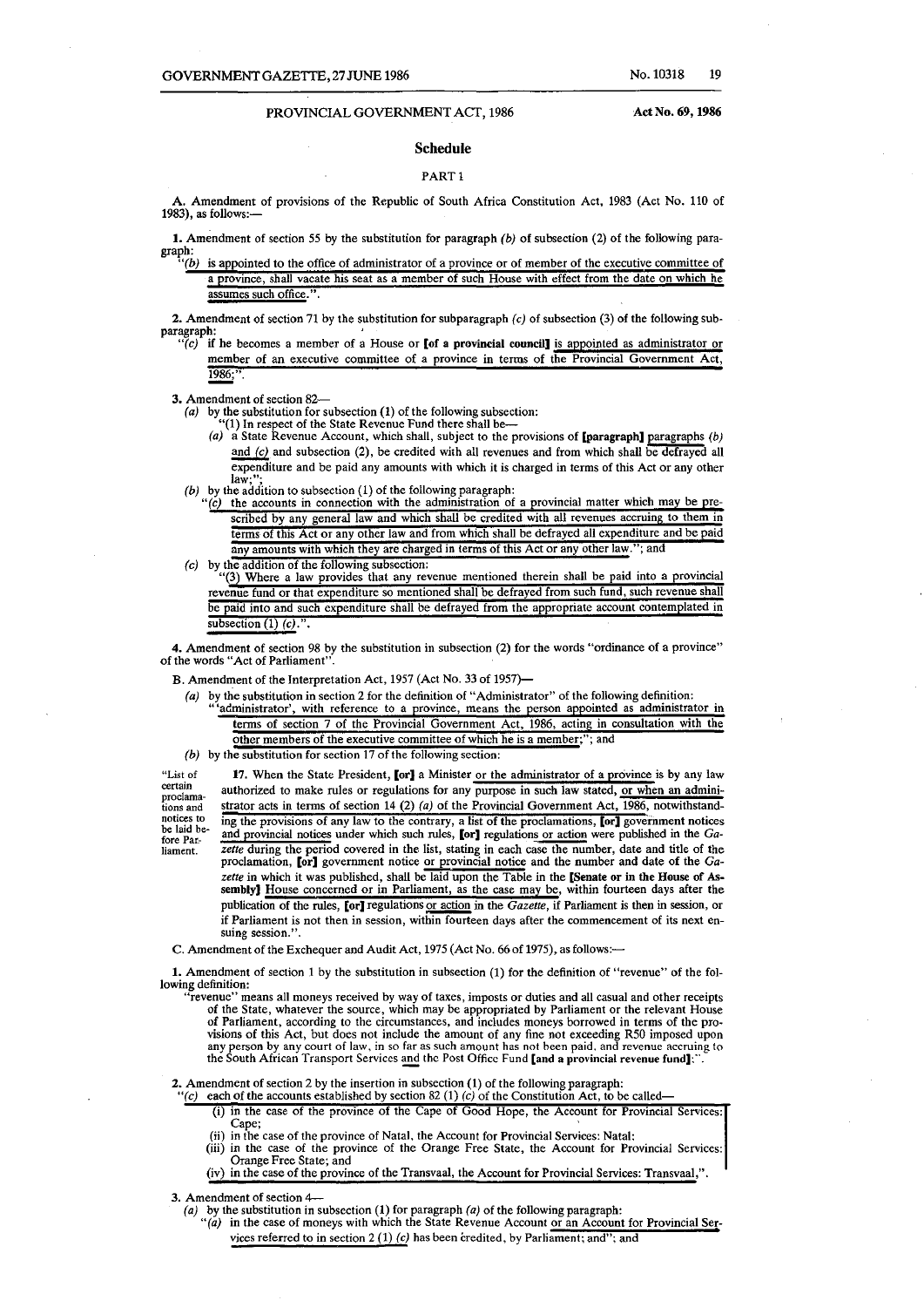$\mathbf{I}$ 

*(b)* by the substitution in subsection (3) for subparagraph (i) of paragraph (a) of the following subparagraph:

"(i) shall for every financial year, in a form determined by him, submit to Parliament an estimate of **expenditure to be defrayed from the State Revenue Account, and from the Account for Provin**cial Services referred to in section 2  $(1)$   $(c)$ , and [an estimate] estimates of expected revenue with which *[that account is] those accounts are required to be credited during that financial* **year; and".** 

**4. Insertion of the following section after section 4:** 

**"Payment of difference be-tween ex-penditure**  4A. There shall annually be paid to the relative accounts referred to in section 2 (1)  $(c)$  as a di**rect charge on the State Revenue Account an amount equal to the difference between the expenditure authorized by a general law and the revenue accruing to such accounts.".** 

**and revenue.** 

5. Amendment of section 15 by the addition to subsection (3) of the following paragraph: *"(8)* **a province mentioned in section 3 (1) of the Provincial Government Act, 1986, the provincial sec**retary appointed in terms of the Public Service Act, 1984 (Act No. 111 of 1984), for that province.".